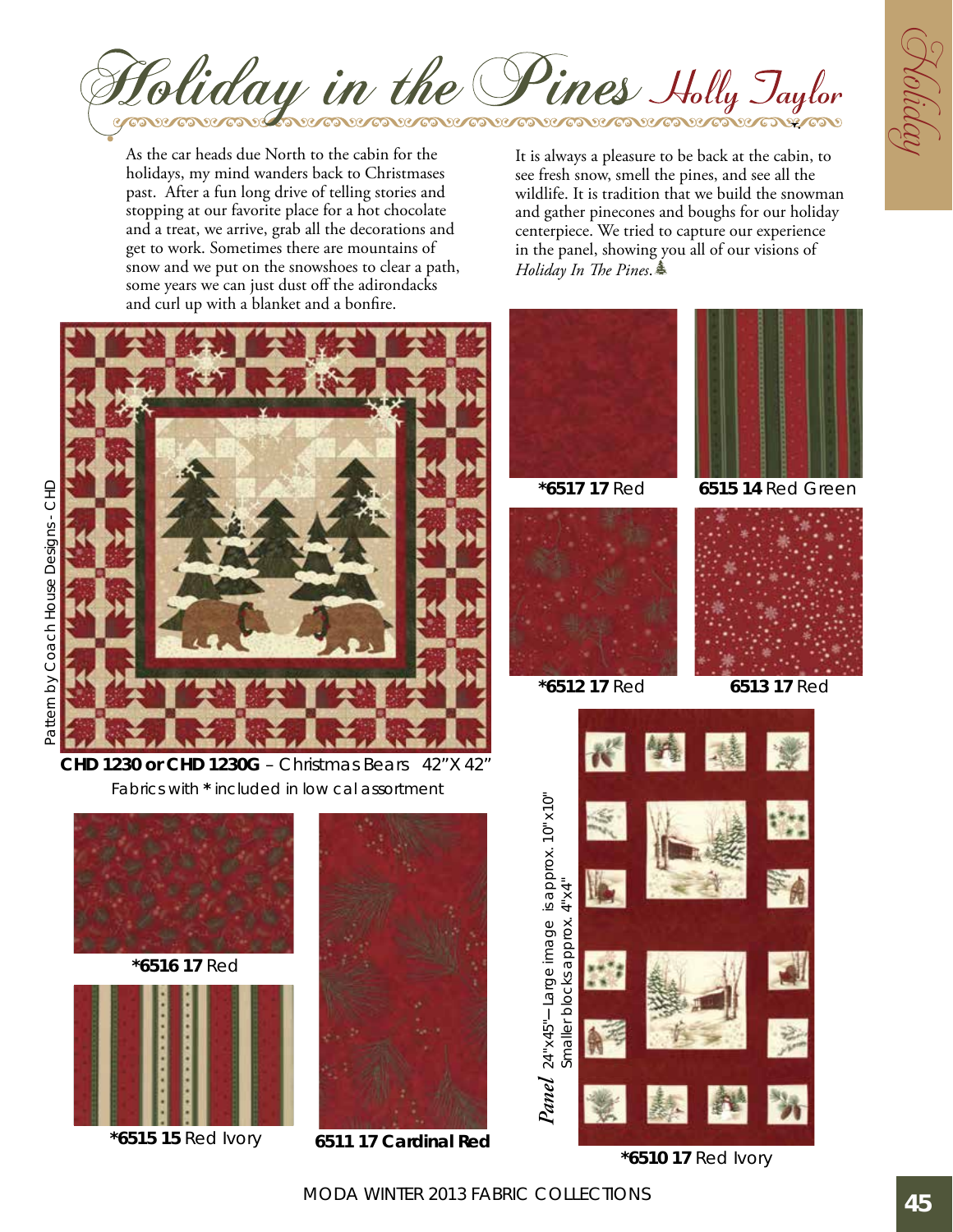

**\*6513 11** Ivory **\*6511 11** Ivory



**6517 11** Ivory



**\*6516 11** Ivory





**6511 12** Pebble



**\*6512 12** Pebble













AQD 0226 or AQD 0226G – Sparkler Size: 68"x 86"





 **\*6515 18** Ivory Honey **6513 14** Honey **№ 6517 14** Honey



 **6517 12** Pebble **\*6513 12** Pebble





**6514 12** Pebble

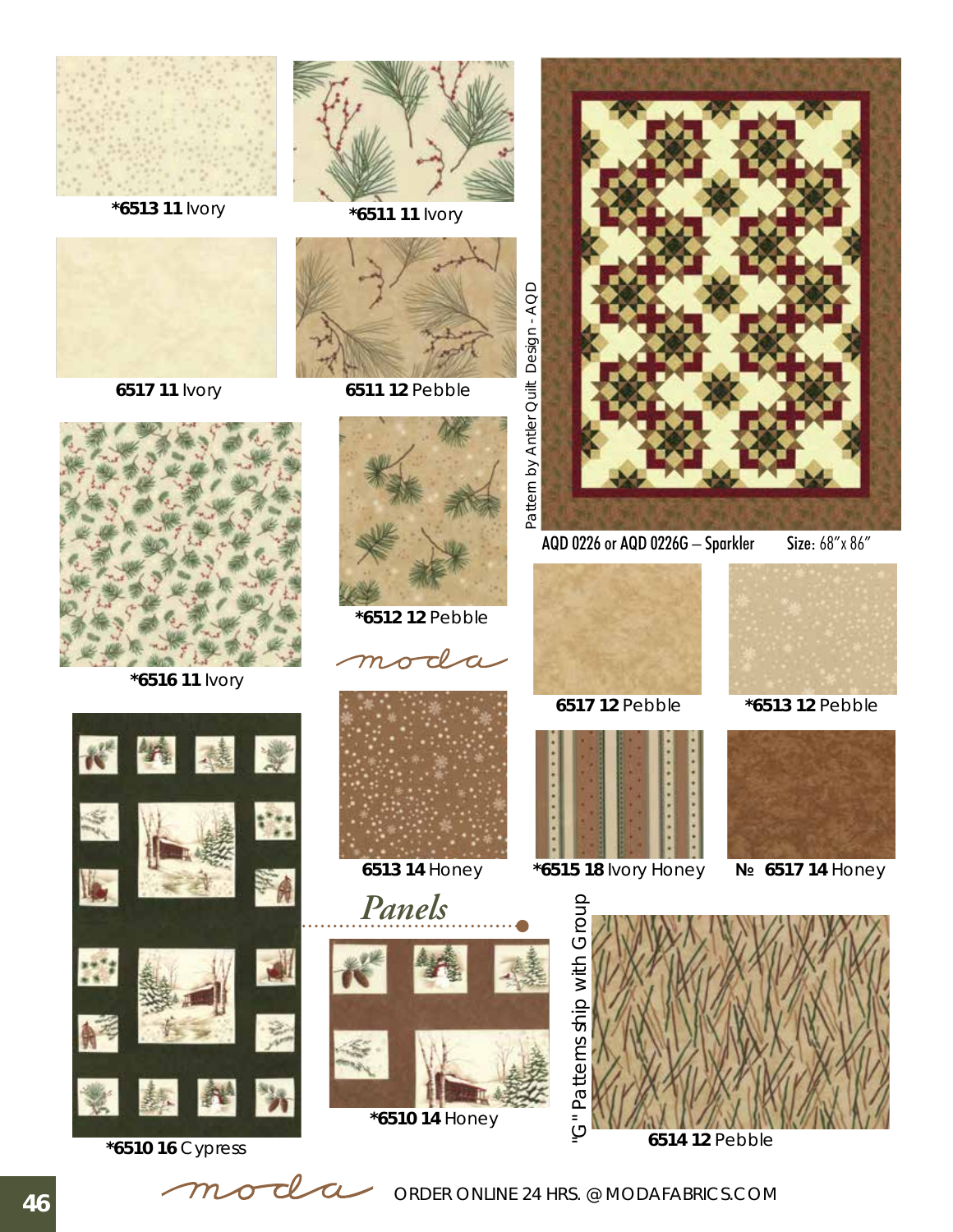

*Topper*



AQD 0106 or AQD 0106G –Gemini Size: 20"x 32"



AQD 0224 or AQD 0224G – Greeting Cards Size:  $67'' \times 88''$  AQD 0225 or AQD 0225G – Forest Blooms Size:  $36'' \times 84''$ 









 **\*6511 14** Honey







**15**

**Low Cal 6510**



**6514 16** Cypress **\*6517 16** Cypress **6513 16** Cypress **6512 16** Cypress







- •32 Prints
- •100% Premium Cotton **JR LC MC PP**

 *Delivery: May, 2013* AB Bundle includes one Panel / 6510-17.Jr's, LC's, MC's & PP's do not include panels. Asst. Asst. Low Cal AB<br>15 10 16 AB **Asst. 10 16** JR's, LC's, MC's & PP's include two each of 6514-12 & 16, 6516 & 6517.



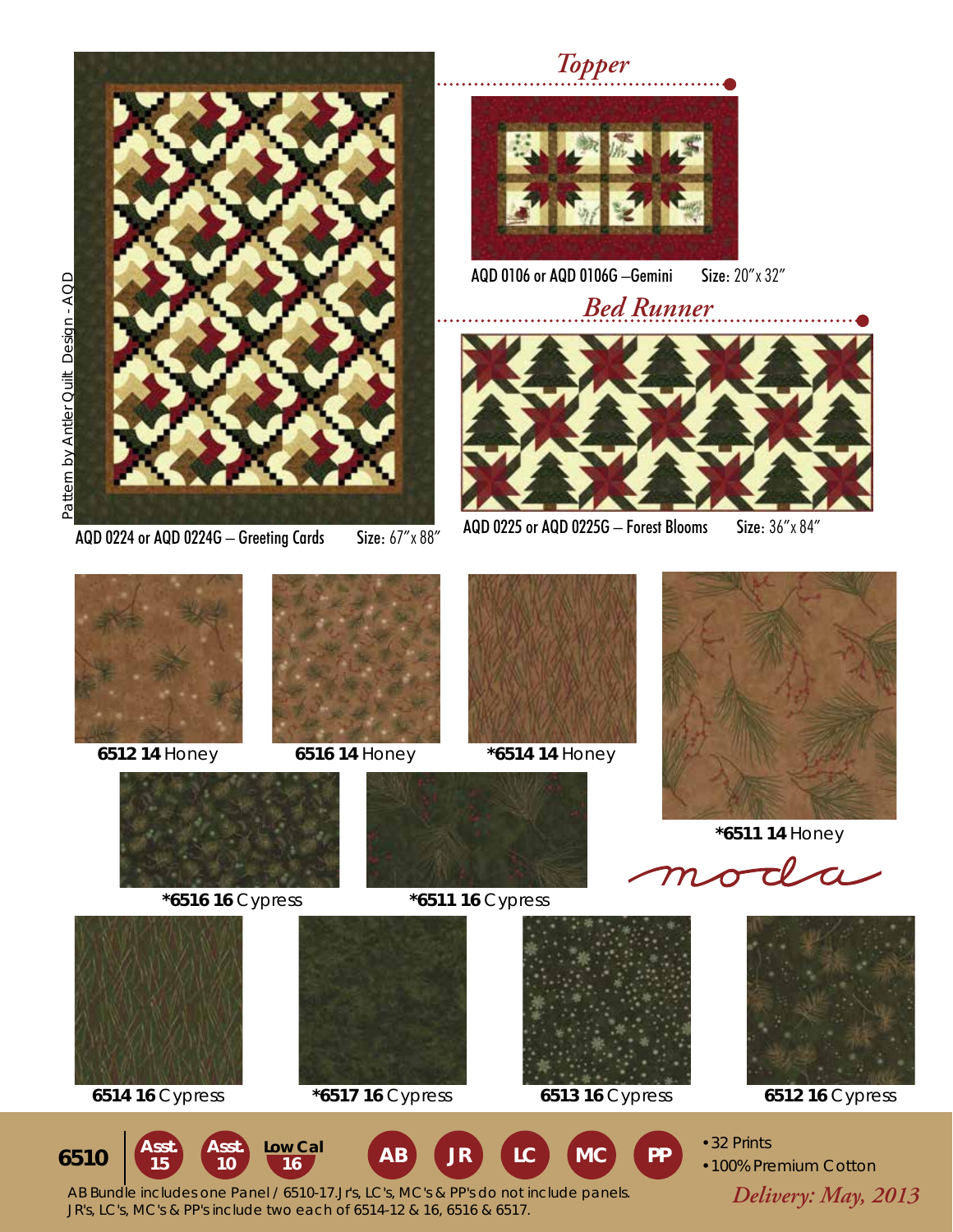# Holly Jaylor<br>Holiday in the Pines Patterns & Yardage



**Christmas Bears 42"x42"** Coach House Designs –CHD **CHD 1230 or CHD 1230G**

| Yardage |               | 10             | $10$ Qs         |
|---------|---------------|----------------|-----------------|
| 6511-16 | Border & App. | $\frac{3}{8}$  | $3\frac{3}{4}$  |
| 6511-17 | <b>Blocks</b> | $\frac{3}{8}$  | $3\frac{3}{4}$  |
| 6512-16 | Blocks & App. | ¼              | $2\frac{1}{2}$  |
| 6513-11 | Blocks & App. | $1\frac{3}{4}$ | $17\frac{1}{2}$ |
| 6513-12 | <b>Blocks</b> | $1\frac{5}{8}$ | $16\frac{1}{4}$ |
| 6513-17 | <b>Blocks</b> | $\frac{3}{8}$  | $3\frac{3}{4}$  |

| Yardage |                       | 10 <sub>1</sub> | $10$ $\overline{Os}$ |
|---------|-----------------------|-----------------|----------------------|
| 6514-16 | Blocks & App.         | ¼               | $2\frac{1}{2}$       |
| 6516-16 | Blocks & App.         | ¼               | $2\frac{1}{2}$       |
| 6517-14 | Applique              | ¼               | $2\frac{1}{2}$       |
| 6517-16 | Blocks & App.         | ⅓               | $1\frac{1}{4}$       |
| 6517-17 | Blks, Bord. & Bind. 1 |                 | 10                   |

Yardages provided at the time of this printing may change. Please consult the printed pattern before cutting kits.

**order online 24 HRS. @ MODAFABRICS.COM**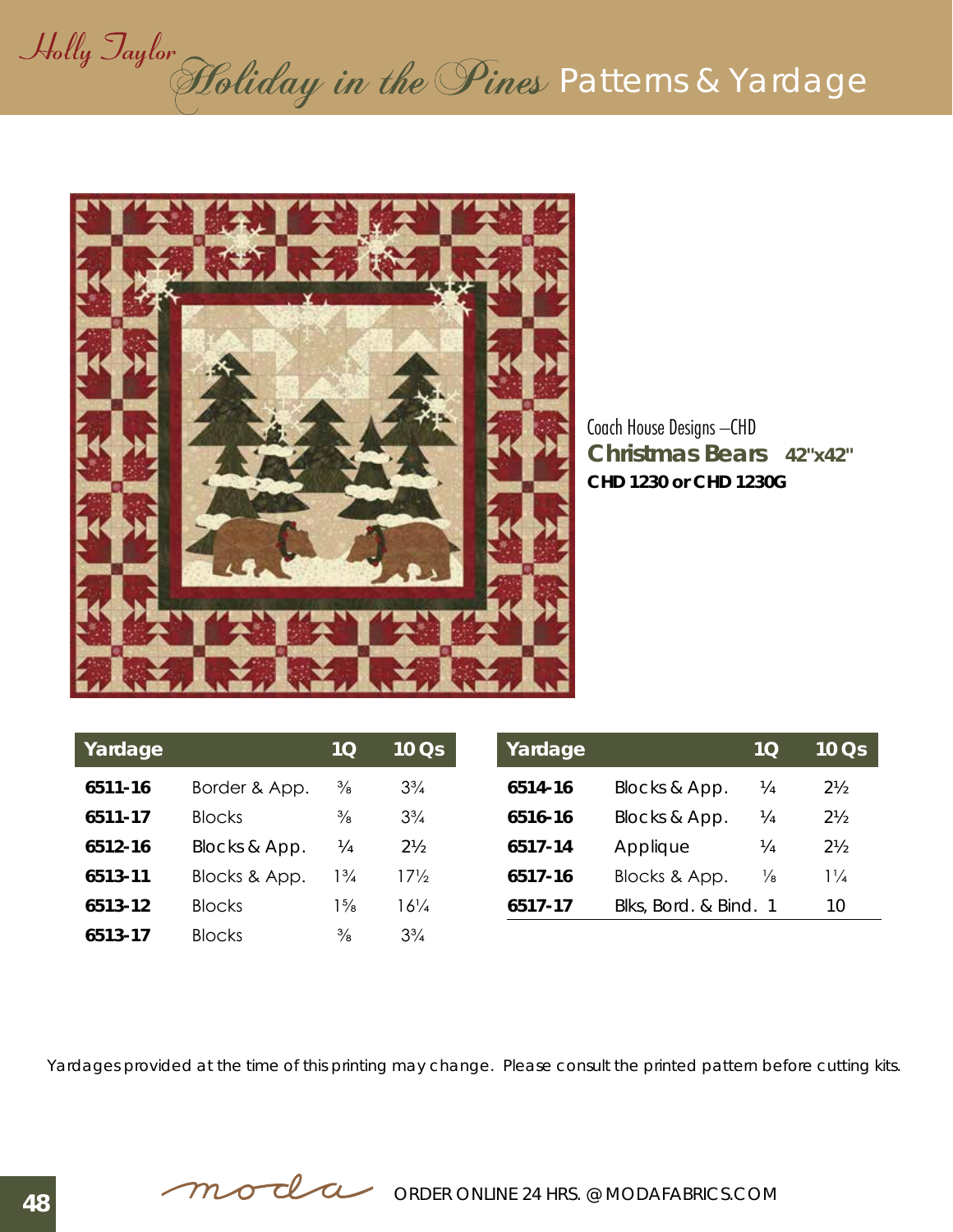



Yardages provided at the time of this printing may change. Please consult the printed pattern before cutting kits.

## **Gemini Topper 20"x32"** Antler Quilt Designs –AQD **AQD 0106 or AQD 0106G**

| Yardage |                 | 10            | 10 Qs          |
|---------|-----------------|---------------|----------------|
| 6510-14 | Panel           | 1             | 10             |
| 6512-16 | Corner Stones   | 1/6           | $1\frac{2}{3}$ |
| 6512-17 | Outer Border    | $\frac{3}{4}$ | $7\frac{1}{2}$ |
| 6512-17 | Binding         | $\frac{1}{3}$ | $3\frac{1}{2}$ |
| 6516-14 | Sashing (Brown) | ¼             | $2\frac{1}{2}$ |
| 6517-11 | Light 1 (Cream) | 1/6           | $1\frac{2}{3}$ |
| 6517-12 | Light 2 (Tan)   | 1/6           | $1\frac{2}{3}$ |



# **Greeting Cards 67"x88"** Antler Quilt Designs –AQD **AQD 0224 or AQD 0224G**

| Yardage |                    | 1Q             | 10 Qs           |
|---------|--------------------|----------------|-----------------|
| 6511-16 | Outer Border       | $1\frac{5}{8}$ | $16\frac{1}{4}$ |
| 6511-16 | Binding            | $\frac{5}{8}$  | $6\frac{1}{4}$  |
| 6512-14 | Color 3 (Brown)    | $1\frac{1}{4}$ | $12\frac{1}{2}$ |
| 6512-17 | Color 1 (Red)      | $1\frac{1}{4}$ | $12\frac{1}{2}$ |
| 6516-16 | Color 2 (Green)    | $1\frac{1}{4}$ | 12 <sub>2</sub> |
| 6517-11 | Background         | $2\frac{1}{4}$ | $22\%$          |
| 6517-12 | Color 4 (Tan)      | $1\frac{1}{4}$ | $12\%$          |
| 6517-14 | Inner Border       | $\frac{5}{8}$  | $6\frac{1}{4}$  |
| 9900-99 | <b>Black Chain</b> | 1              | 10              |

This pattern calls for Elisa's Backporch 3½" Small Paths Template - EBD 01